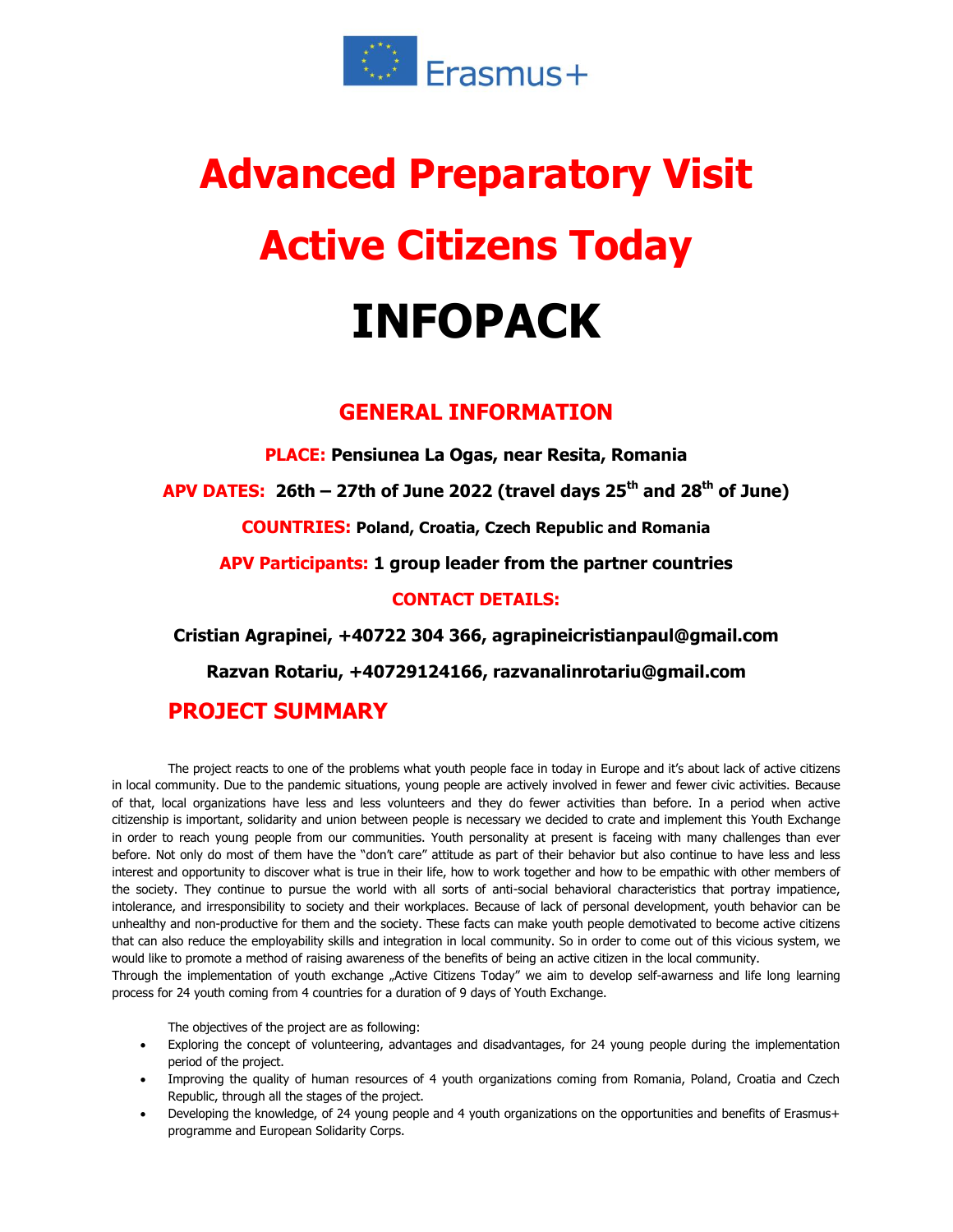## **PROFILE OF PARTICIPANTS**

The youth exchange "Active citizen today" is designed for 24 young people from 4 countries to come together, in order to develop themselves and learn about volunteering and how to be active in society. The main aim of this project is to develop selfawarness and life long learning process for the participants for a duration of 9 days of Youth Exchange. We think that implementaion of this Youth exchange will provide the following benefits:

For young participants:

- 24 young people from 4 different countries will come together and explore multiculturalism, improve their language skills and learn to accept others and different ways of life.
- The participants will learn how to take responsability and leadership in organizing public event and how to be more involved in local community, during the Youth Exchange.
- The participants will explore the concept of volunteering, advantages and disadvantages, during the implementation period of the project.
- The participants will gain valuable knowledge about volunteering, Erasmus+ programme and European Solidarity Corps.

# **APV Day by day activities**

#### **25.06.2022 - Arrival Day**

Arrival of leaders, accommodation, first information session

#### **26.06.2022 - Day 1**

Partner presentation, Project presentation, Objectives, Venue, Activity schedule, Division of Responsibilities, Menu and dietary needs.

#### **27.06.2022 - Day 2**

Profile of Participants, Safety during project, Travel, Reimbursement, Locations for the trip, Evaluation, Impact, Follow Up

#### **28.06.2022 - Departure Day**

Departure of leaders.

## **Practical Information**

- 1. The currency in **Romania** is **Leu**. The rate is **1 Euro = 4.94 Lei** (please pay attention where you change your money – some of this services have commission or bad rates – ask us before you change).
- 2. When booking your **tickets**, please contact us to find the proper connections. We recommend flying to Budapest or Timisoara, from where we can arrange transport for you to the venue.
- 3. **Health insurance and European HealthCard!** In case of boo-boos we have our medikit, but for more serious injuries (let's keep our fingers crossed that won't happen), we need you to have a health insurance for the whole duration of the advanced preparatory visit.